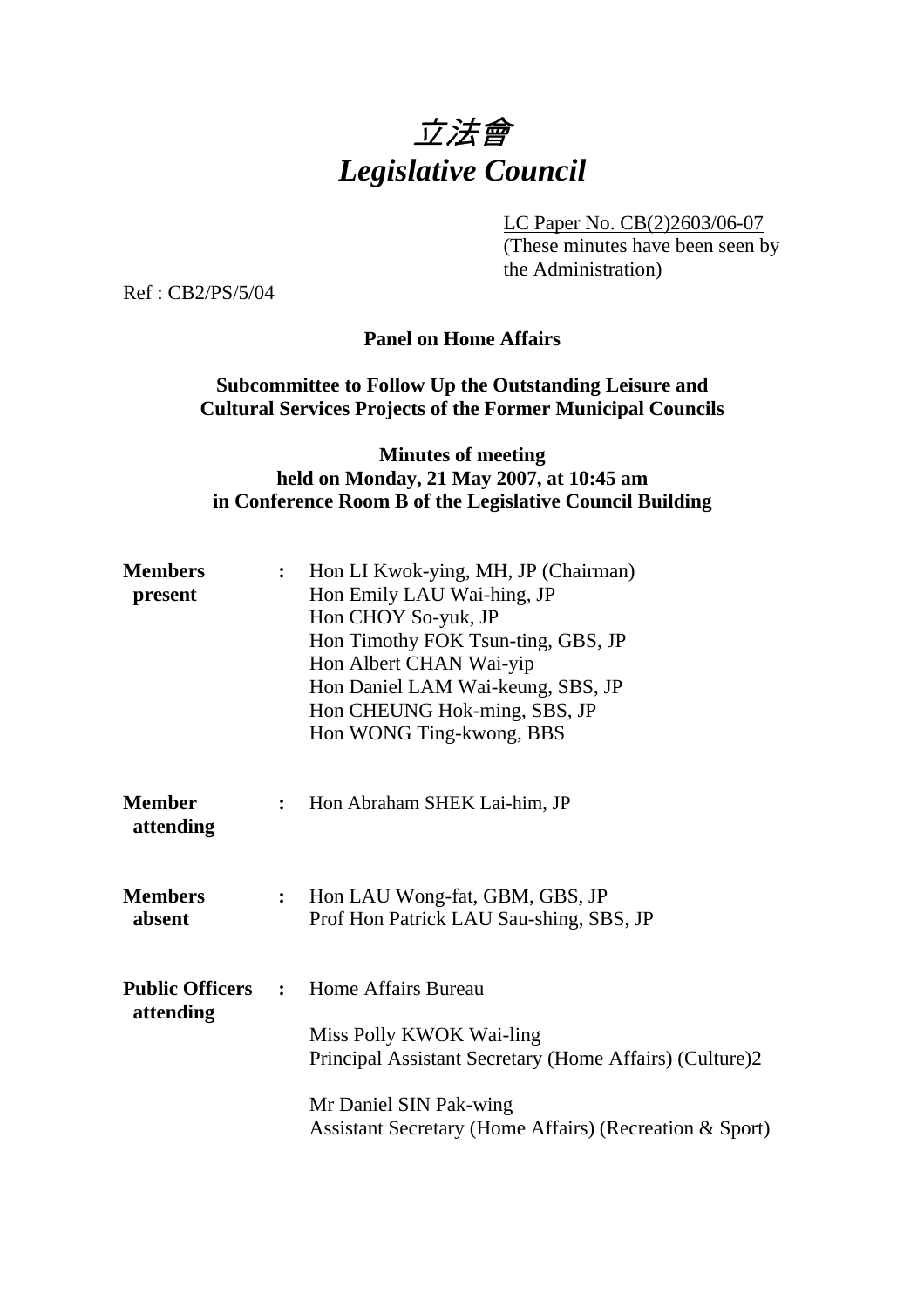|                               | <b>Leisure and Cultural Services Department</b>                                                     |  |
|-------------------------------|-----------------------------------------------------------------------------------------------------|--|
|                               | Mr Vincent LIU Ming-kwong<br>Deputy Director of Leisure and Cultural Services (Leisure<br>Services) |  |
|                               | Mr Eddy YAU Kwok-yin, JP<br><b>Assistant Director (Leisure Services)3</b>                           |  |
|                               | Miss Terry LEE Wing-mui<br>Acting Assistant Director (Libraries & Development)                      |  |
|                               | Mrs Karen YUEN CHAU Oi-wah<br>Chief Executive Officer (Planning)1                                   |  |
|                               | Mr Peter KAN Tat-sing<br>Chief Executive Officer (Planning)2                                        |  |
|                               | <b>Architectural Services Department</b>                                                            |  |
|                               | Mr Wilson LEE Hung-wai<br>Project Director 3                                                        |  |
|                               | Mrs Celina KWOK WONG Si-ling<br><b>Chief Project Manager 302</b>                                    |  |
| <b>Clerk</b> in<br>attendance | : Miss Flora TAI<br>Chief Council Secretary (2)2                                                    |  |
| <b>Staff</b> in<br>attendance | <b>Miss Vivien POON</b><br>Council Secretary (2)3                                                   |  |
|                               | Miss Kiwi NG<br>Legislative Assistant (2)2 (Acting)                                                 |  |

#### Action

**I. Meeting with the Administration** [LC Paper Nos. CB(2)1866/  $CB(2)1866/06-07(01)$ ,  $CB(2)1878/06-07(01)$  and  $CB(2)1902/06-07(01)-(02)$ ]

1. The Subcommittee deliberated (index of proceedings at **Annex**).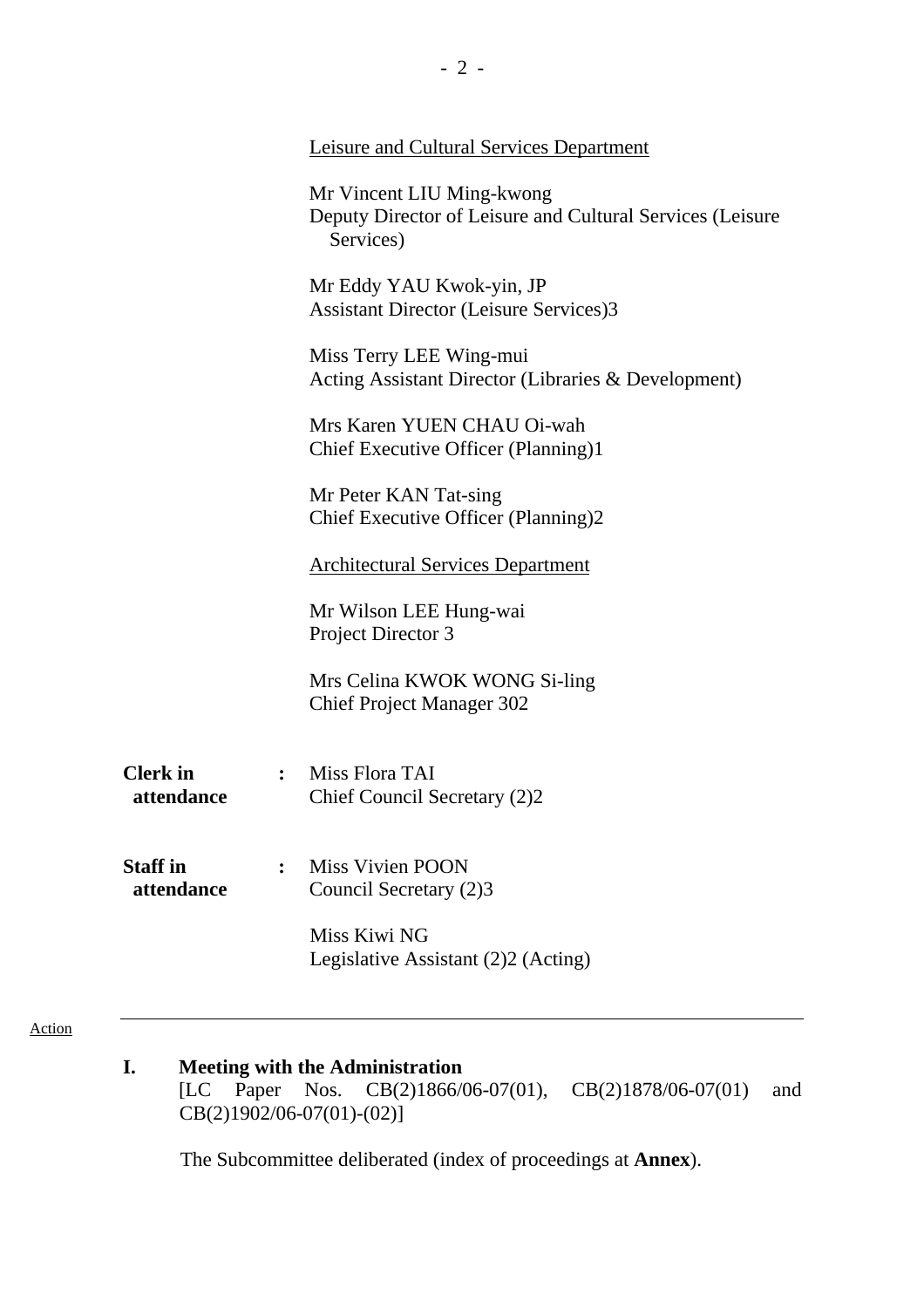- Admin 2. The Administration was requested to provide the following information -
	- (a) a table comparing the anticipated start and completion dates of the outstanding leisure and cultural services (LCS) projects of the ex-Municipal Councils (MCs) at the time of their abolition, at the initial appointment of the Subcommittee in May 2005 and the latest position;
	- (b) the annual estimated allocation of resources for implementing the outstanding LCS projects of ex-MCs for the next few years;
	- (c) a list of the "55 LCS projects of ex-MCs under further review" with the current land use of the various sites reserved for implementing these projects; and
	- (d) a breakdown of the usage rates of existing cultural and performance facilities in the North District by timeslot, information on the future demands for these facilities in the district from sectors such as schools and other patrons, and considerations for not taking forward the "Civic Centre for North District" project.

## **II. Any other business**

## Date of the next meeting

Action

- Clerk 3. Members agreed that the Clerk would liaise with the Administration to work out the appropriate date for the next meeting to be held in around three months' time.
	- 4. There being no other business, the meeting ended at 11:35 am.

Council Business Division 2 Legislative Council Secretariat 6 August 2007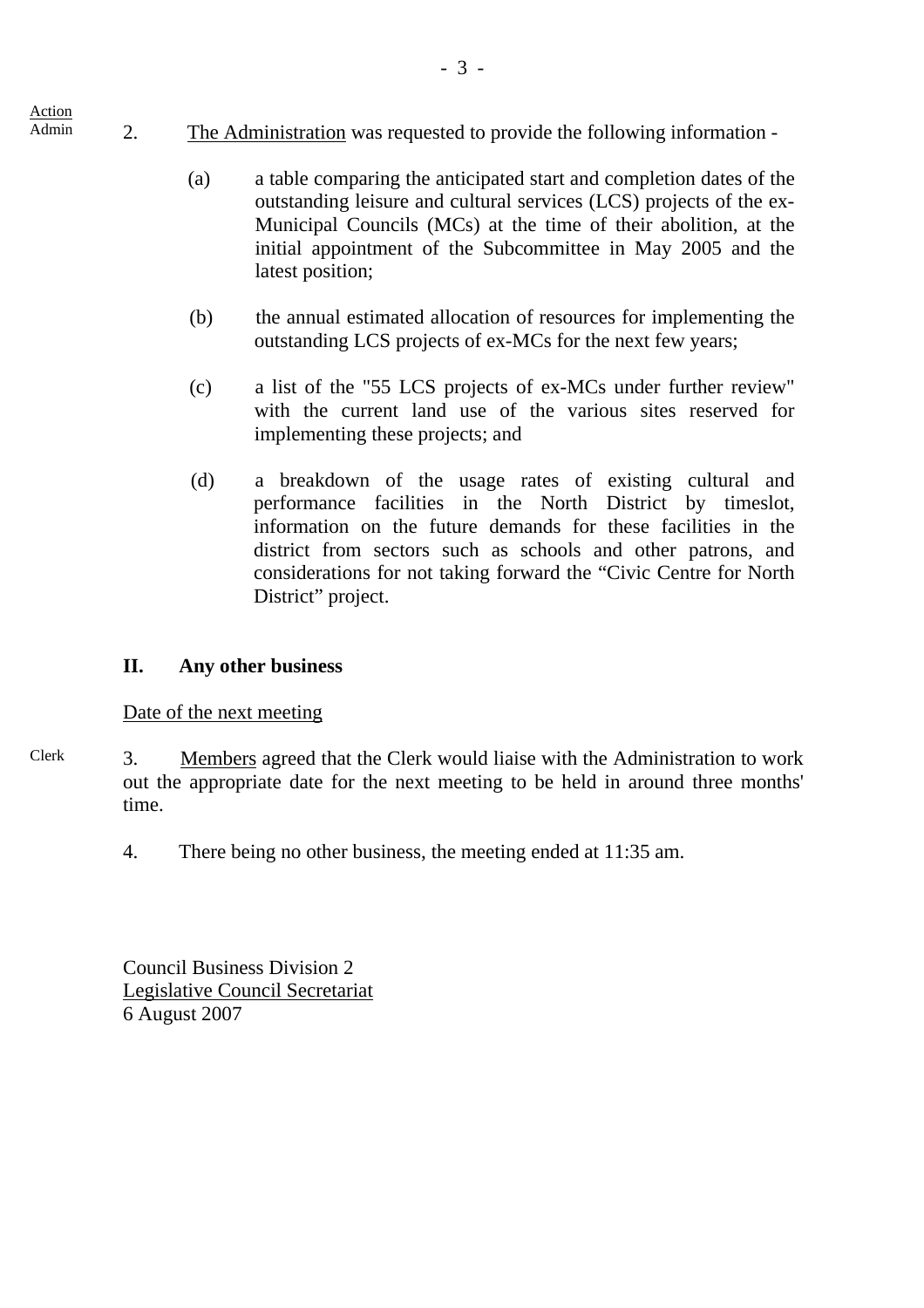#### **Annex**

# **Proceedings of the meeting of the Subcommittee to Follow Up the Outstanding Leisure and Cultural Services Projects of the Former Municipal Councils on Monday, 21 May 2007, at 10:45 am in Conference Room B of the Legislative Council Building**

| Time marker       | <b>Speaker</b>                    | Subject(s)                                                                                                                                                                                                                                                                                                                                                                                                                                                                                                                                                                                                                                                                                                                                                                                                                                                                                                                                                            | <b>Action required</b> |
|-------------------|-----------------------------------|-----------------------------------------------------------------------------------------------------------------------------------------------------------------------------------------------------------------------------------------------------------------------------------------------------------------------------------------------------------------------------------------------------------------------------------------------------------------------------------------------------------------------------------------------------------------------------------------------------------------------------------------------------------------------------------------------------------------------------------------------------------------------------------------------------------------------------------------------------------------------------------------------------------------------------------------------------------------------|------------------------|
| $000000 - 000927$ | Chairman<br>Admin                 | Briefing by the Administration on the paper<br>titled "Progress of Leisure and Cultural<br>Projects"<br>Services<br>[LC]<br>Paper<br>No.<br>$CB(2)1866/06-07(01)$ ]. For the three leisure<br>and cultural services (LCS) projects in Kwun<br>Tong and Tseung Kwan O, funding had been<br>earmarked and their works schedules would<br>be subject to review upon finalisation of their<br>scopes and technical feasibility studies (TFS).                                                                                                                                                                                                                                                                                                                                                                                                                                                                                                                             |                        |
| 000928 - 001026   | Mr Daniel LAM                     | Mr Daniel LAM's expression of appreciation<br>at the implementation progress of LCS<br>projects achieved, and his request for the<br>Administration to make further progress,<br>particularly in relation to projects in the rural<br>areas.                                                                                                                                                                                                                                                                                                                                                                                                                                                                                                                                                                                                                                                                                                                          |                        |
| 001027 - 001527   | Ms Emily LAU<br>Admin<br>Chairman | Ms Emily LAU and the Chairman's enquiries<br>about the progress of LCS projects as<br>discussed at the Legislative Council (LegCo)<br>Members' meetings with members of the<br>North District Council (NDC) on 10 May<br>2007 [LC Paper No. CB(2)1902/06-07(01)]<br>and with members of the Kwun Tong District<br>Council on 1 February 2007 [LC Paper No.<br>CB(2)1878/06-07(01)].<br>The Administration's response as follows -<br>based on the recommendations of a<br>consultancy study in 2002, the projected<br>demand for cultural and performance<br>(CAP) facilities in the North District<br>(ND) was expected to be moderately high<br>in 2013 and beyond;<br>usage rates for 2006-2007 for existing<br>CAP facilities in ND indicated a<br>utilisation rate of only about 60%;<br>in planning CAP facilities in ND, the<br>availability<br>of resources<br>for<br>their<br>construction and recurrent operating<br>expenses had to be taken into account; |                        |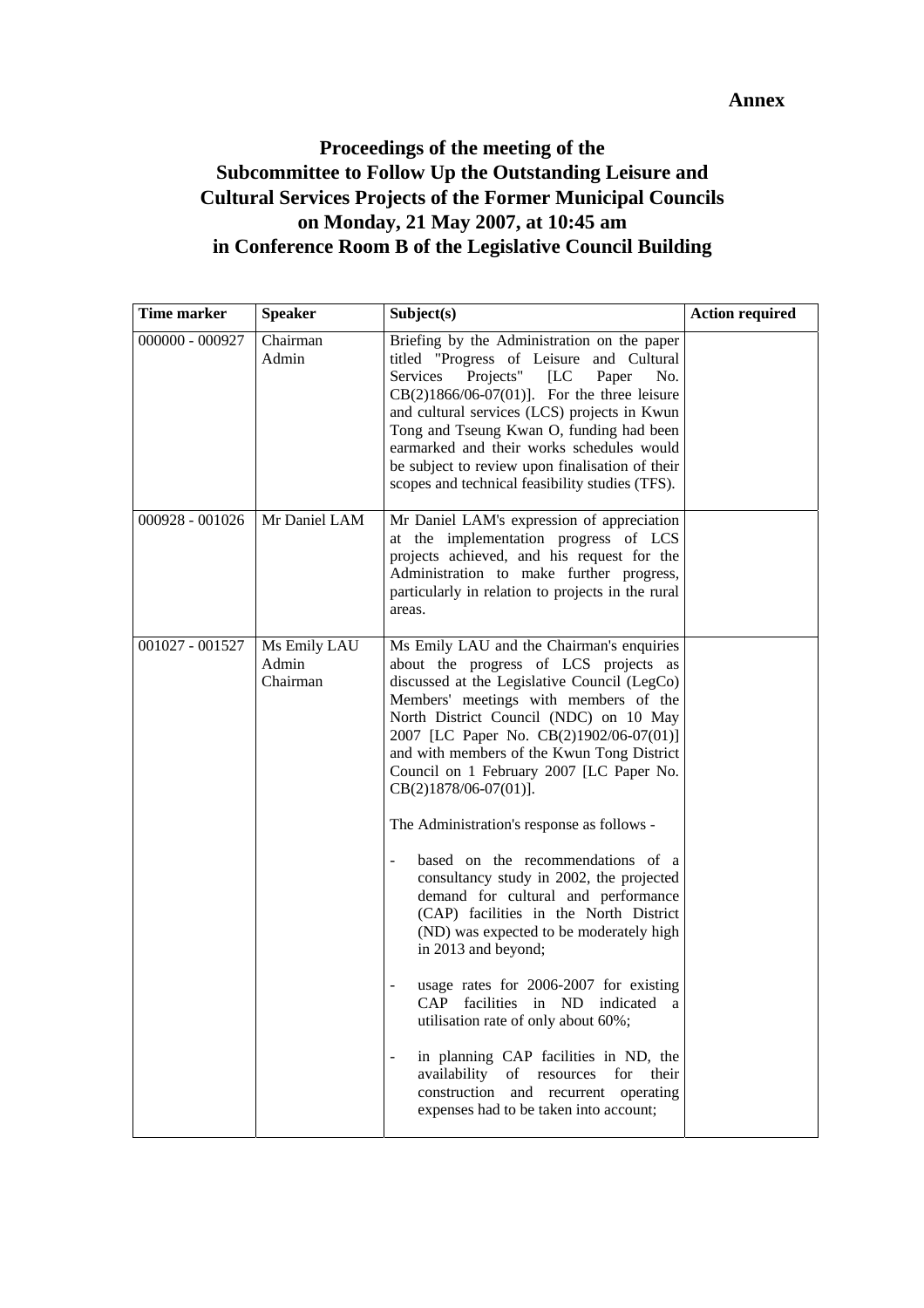| Time marker     | <b>Speaker</b>                                       | Subject(s)                                                                                                                                                                                                                                                                                                                                                                                                                                                                                                                                                                                                                                                                                                                                                                                                                                                                                                                                                                                                                                                                                                   | <b>Action required</b>                                                                                                                                                                                                                                      |
|-----------------|------------------------------------------------------|--------------------------------------------------------------------------------------------------------------------------------------------------------------------------------------------------------------------------------------------------------------------------------------------------------------------------------------------------------------------------------------------------------------------------------------------------------------------------------------------------------------------------------------------------------------------------------------------------------------------------------------------------------------------------------------------------------------------------------------------------------------------------------------------------------------------------------------------------------------------------------------------------------------------------------------------------------------------------------------------------------------------------------------------------------------------------------------------------------------|-------------------------------------------------------------------------------------------------------------------------------------------------------------------------------------------------------------------------------------------------------------|
|                 |                                                      | the "Civic Centre for North District"<br>project and the three projects in Kwun<br>Tong under the category, "55 LCS<br>projects of ex-Municipal Councils (MCs)<br>under further review" would be subject to<br>regular review by the Administration in<br>consultation with DCs; and                                                                                                                                                                                                                                                                                                                                                                                                                                                                                                                                                                                                                                                                                                                                                                                                                         |                                                                                                                                                                                                                                                             |
|                 |                                                      | the planning and implementation of these<br>projects (subject to feasibility studies)<br>would be taken forward once the 25<br>priority projects and the "21 projects to<br>proceed further with planning works" had<br>been implemented.                                                                                                                                                                                                                                                                                                                                                                                                                                                                                                                                                                                                                                                                                                                                                                                                                                                                    |                                                                                                                                                                                                                                                             |
| 001528 - 002000 | Ms Emily LAU<br>Admin                                | Ms Emily Lau's reiteration of her support for<br>NDC's request for the commencement of the<br>"Civic Centre for North District" project, on<br>the basis of statistics provided by NDC [LC<br>Paper No. CB(2)1902/06-07(02)], and the<br>reasons given by LegCo Members attending<br>the meeting with members of NDC on 10<br>May 2007 [LC Paper No. CB(2)1902/06-<br>$07(01)$ .                                                                                                                                                                                                                                                                                                                                                                                                                                                                                                                                                                                                                                                                                                                             |                                                                                                                                                                                                                                                             |
| 002001 - 002857 | Mr Albert CHAN<br>Chairman<br>Admin<br>Mr Daniel LAM | Albert<br>CHAN's<br>Mr<br>request<br>for<br>the<br>Administration to provide the following -<br>a table comparing the anticipated start<br>$\blacksquare$<br>and completion dates of the outstanding<br>LCS projects of the ex-MCs at the time<br>their<br>abolition,<br>of<br>at<br>the<br>initial<br>appointment of the Subcommittee in May<br>2005 and the latest position; and<br>of<br>estimated<br>allocation<br>the<br>annual<br>for<br>implementing<br>resources<br>outstanding LCS projects of ex-MCs for the minutes)<br>the next few years.<br>The Administration's response as follows -<br>during $1995-2000$ , an average of 13 ex-<br>$\overline{\phantom{a}}$<br>MC projects (costing \$1.6 billion) were<br>implemented by ex-MCs each year;<br>during 2007-2011, an average of 15 LCS<br>projects (costing \$3 billion) per year<br>would be implemented;<br>new LCS<br>projects had<br>14<br>been<br>implemented in the last three years and<br>30 more would commence works shortly;<br>and<br>starting from next year, minor works<br>would be implemented at the discretion<br>of DCs. | Admin to provide<br>comparison<br>a<br>table<br>of<br>the<br>anticipated<br>start<br>completion<br>and<br>dates<br>of<br>the<br>outstanding LCS<br>projects and the<br>annual estimated<br>allocation<br>of<br>resources<br>the $\int$ (para.2(a)-(b)<br>of |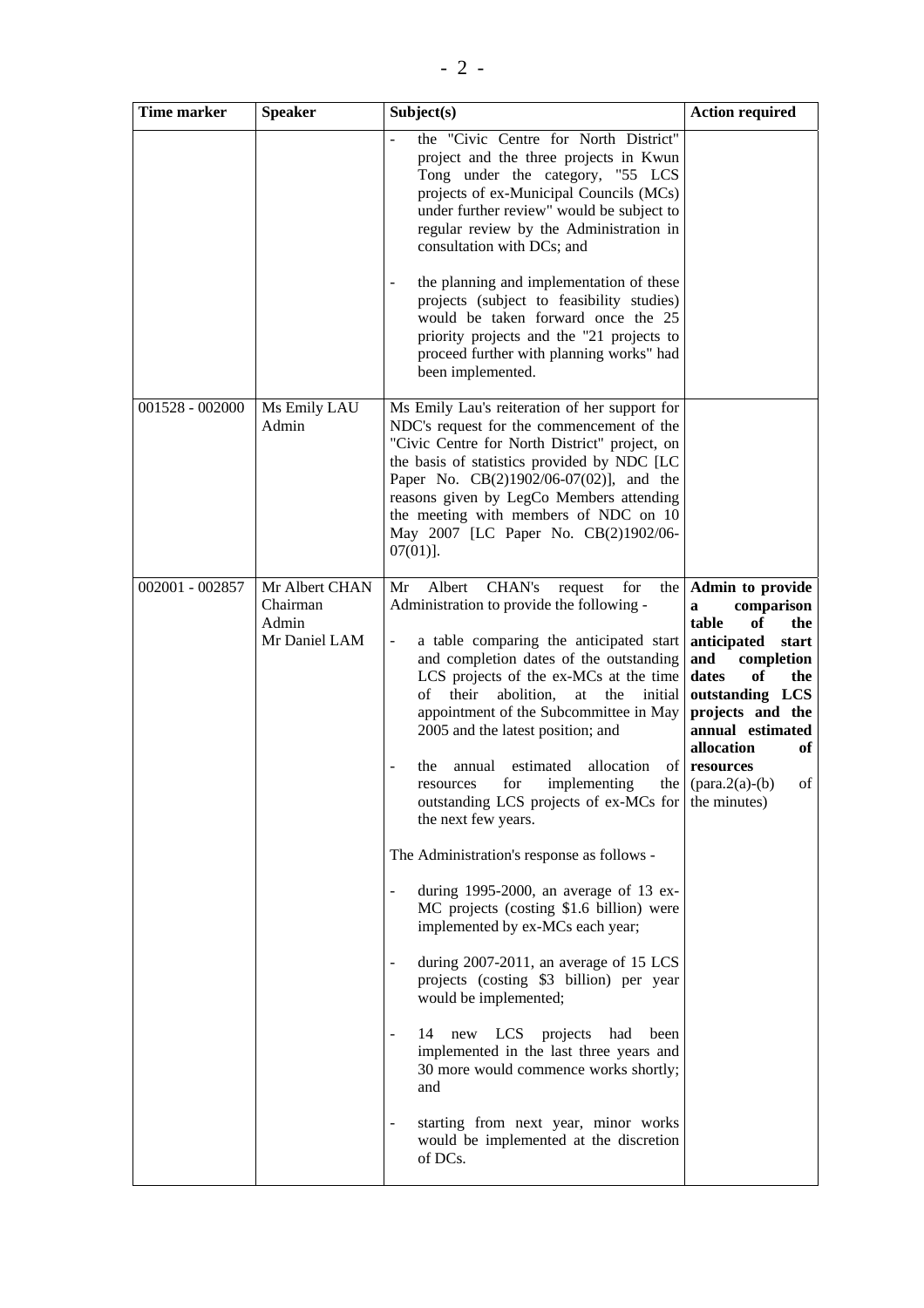| <b>Time marker</b> | <b>Speaker</b>                 | Subject(s)                                                                                                                                                                                                                                                                                                                                       | <b>Action required</b>                                                                                                                                              |
|--------------------|--------------------------------|--------------------------------------------------------------------------------------------------------------------------------------------------------------------------------------------------------------------------------------------------------------------------------------------------------------------------------------------------|---------------------------------------------------------------------------------------------------------------------------------------------------------------------|
|                    |                                | Discussion on the Terms of Reference of the<br>Subcommittee -<br>View of the Chairman that the Subcommittee<br>should review the progress of the priority                                                                                                                                                                                        |                                                                                                                                                                     |
|                    |                                | projects and ex-MC projects, as well as the<br>overall position of the implementation of LCS<br>projects to cope with the changing needs of<br>the community.                                                                                                                                                                                    |                                                                                                                                                                     |
|                    |                                | View of Mr Albert CHAN that the<br>Subcommittee should not discuss projects<br>beyond its current remit, e.g. minor projects<br>within the jurisdiction of DCs.                                                                                                                                                                                  |                                                                                                                                                                     |
|                    |                                | View of Mr Daniel LAM that the remit of the<br>Subcommittee should not overlap with that of<br>local rural works committees.                                                                                                                                                                                                                     |                                                                                                                                                                     |
| 002858 - 003549    | Mr CHEUNG<br>Hok-ming<br>Admin | Mr CHEUNG Hok-ming's view that the<br>provision of CAP facilities in ND, Tai Po and<br>Sai Kung were unsatisfactory; and his request<br>for the Administration to provide a list of the<br>"55 LCS projects of ex-MCs under further<br>review" with the current land use of the<br>various sites reserved for implementing these<br>55 projects. | Admin to provide<br>a list of the "55<br>LCS projects of<br>ex-MCs<br>under<br>further<br>review"<br>with their land<br><b>use</b> (para. $2(c)$ of<br>the minutes) |
| 003550 - 004325    | Ms Emily LAU<br>Admin          | LAU's<br>Emily<br>queries<br>about<br>Ms<br>the<br>Administration's decision of not taking<br>forward the "Tai Po New Civic Centre"<br>project and the estimated project costs for<br>priority project items no. 9 and 11 [Annex 1]<br>to LC Paper No. CB(2)1866/06-07(01)].                                                                     |                                                                                                                                                                     |
|                    |                                | The Administration's response as follows -<br>the following projects under the category<br>of "55 LCS projects of ex-MCs under<br>further review" had been accorded top<br>priority by the respective DCs -                                                                                                                                      |                                                                                                                                                                     |
|                    |                                | . "Open Space Development in West<br>Kowloon Reclamation at Road D10"<br>project in the Yau Tsim Mong<br>District;                                                                                                                                                                                                                               |                                                                                                                                                                     |
|                    |                                | "Civic Centre for North District"<br>project;                                                                                                                                                                                                                                                                                                    |                                                                                                                                                                     |
|                    |                                | . "Indoor Recreation Centre in Area 4,<br>Sai Kung" project; and                                                                                                                                                                                                                                                                                 |                                                                                                                                                                     |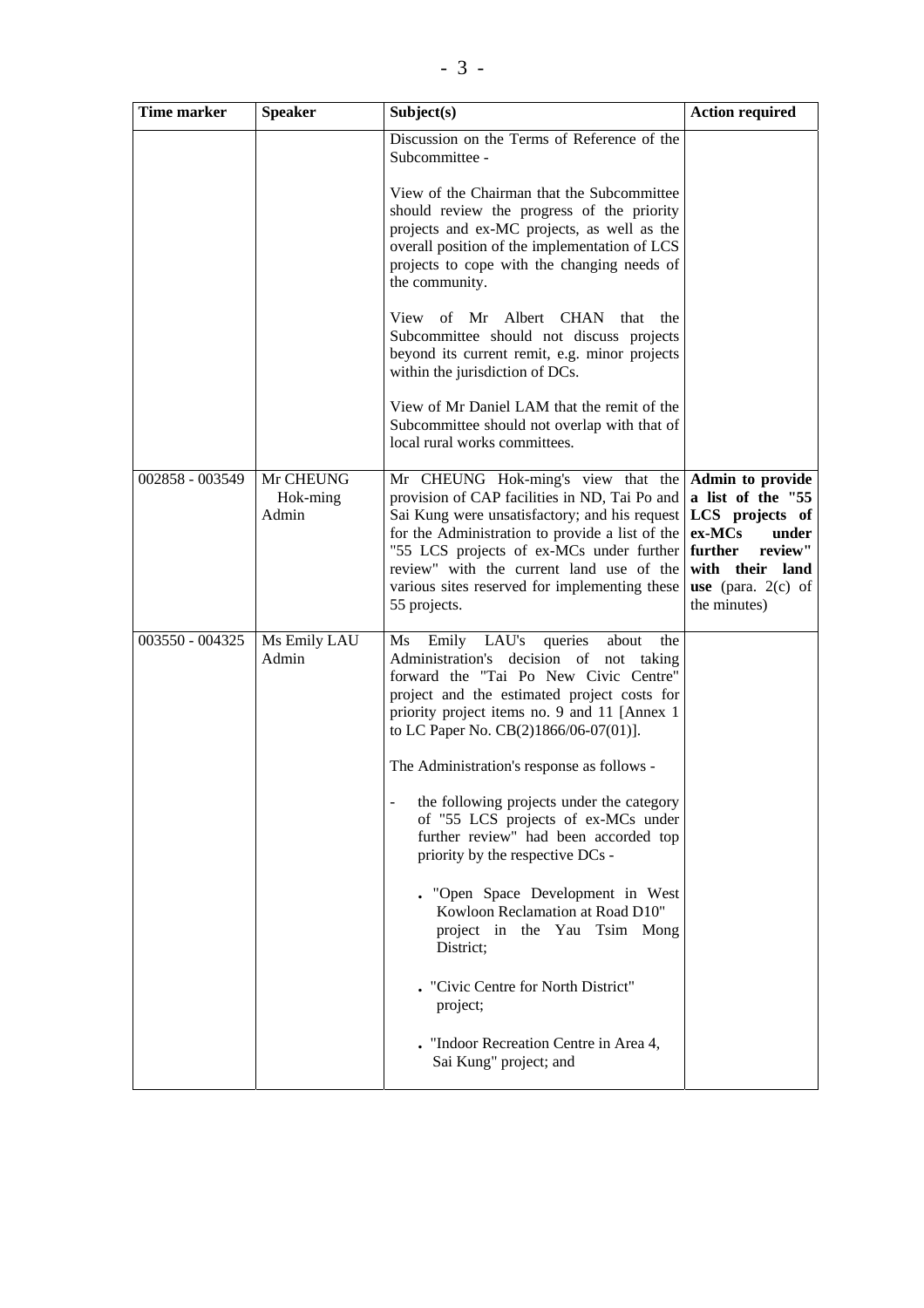| <b>Time marker</b> | <b>Speaker</b>                    | Subject(s)                                                                                                                                                                                                                                                                                                                                                                                                                                                                                                                                                                                                                                                                                                                                                                                    | <b>Action required</b> |
|--------------------|-----------------------------------|-----------------------------------------------------------------------------------------------------------------------------------------------------------------------------------------------------------------------------------------------------------------------------------------------------------------------------------------------------------------------------------------------------------------------------------------------------------------------------------------------------------------------------------------------------------------------------------------------------------------------------------------------------------------------------------------------------------------------------------------------------------------------------------------------|------------------------|
|                    |                                   | . "Hung Lau Park" project in the Tuen<br>Mun District;<br>the above projects had not been<br>scheduled for implementation because<br>other factors (e.g. usage of existing LCS<br>facilities,<br>technical<br>feasibility<br>and<br>complexity) had been taken into account;<br>for priority project item no. 9, the cost<br>$\overline{\phantom{a}}$<br>estimate had been increased following<br>TFS and changes in the development plan<br>incorporate elements of tourism<br>to<br>development; and<br>for priority project item no.11, the<br>presence of marble cavity at the project<br>site had complicated the foundation<br>works and escalated the project estimate.                                                                                                                |                        |
| 004326 - 004702    | Ms Emily LAU<br>Admin             | Ms Emily LAU's view that LegCo should not<br>held responsible for delaying<br>be<br>the<br>implementation of LCS projects of ex-MCs,<br>and enquiry as to whether the preliminary<br>proposal of increasing the financial ceiling of<br>Category D projects for submission to the<br>Public<br>Works<br>Subcommittee/Finance<br>Committee from \$15 million to \$30 million<br>(which would be considered at a meeting of<br>the Finance Committee on 1 June 2007)<br>would expedite the implementation of these<br>projects.<br>Administration's<br>The<br>explanation<br>that<br>representatives of the Environment, Transport<br>and Works Bureau would brief the Finance<br>Committee at that meeting on the rationale for<br>increasing the financial ceiling of Category D<br>projects. |                        |
| 004703 - 005004    | Chairman<br>Admin<br>Ms Emily LAU | The Chairman's enquiry about the weighting<br>assigned to the views of DCs as compared to<br>policy considerations, in the implementation<br>of LCS projects of ex-MCs.<br>Administration's response<br>The<br>that<br>the<br>priorities set by DCs would be considered<br>along with policy considerations, existing<br>usage of similar LCS facilities in the districts<br>and distribution of resources among the 18<br>districts, etc.                                                                                                                                                                                                                                                                                                                                                    |                        |